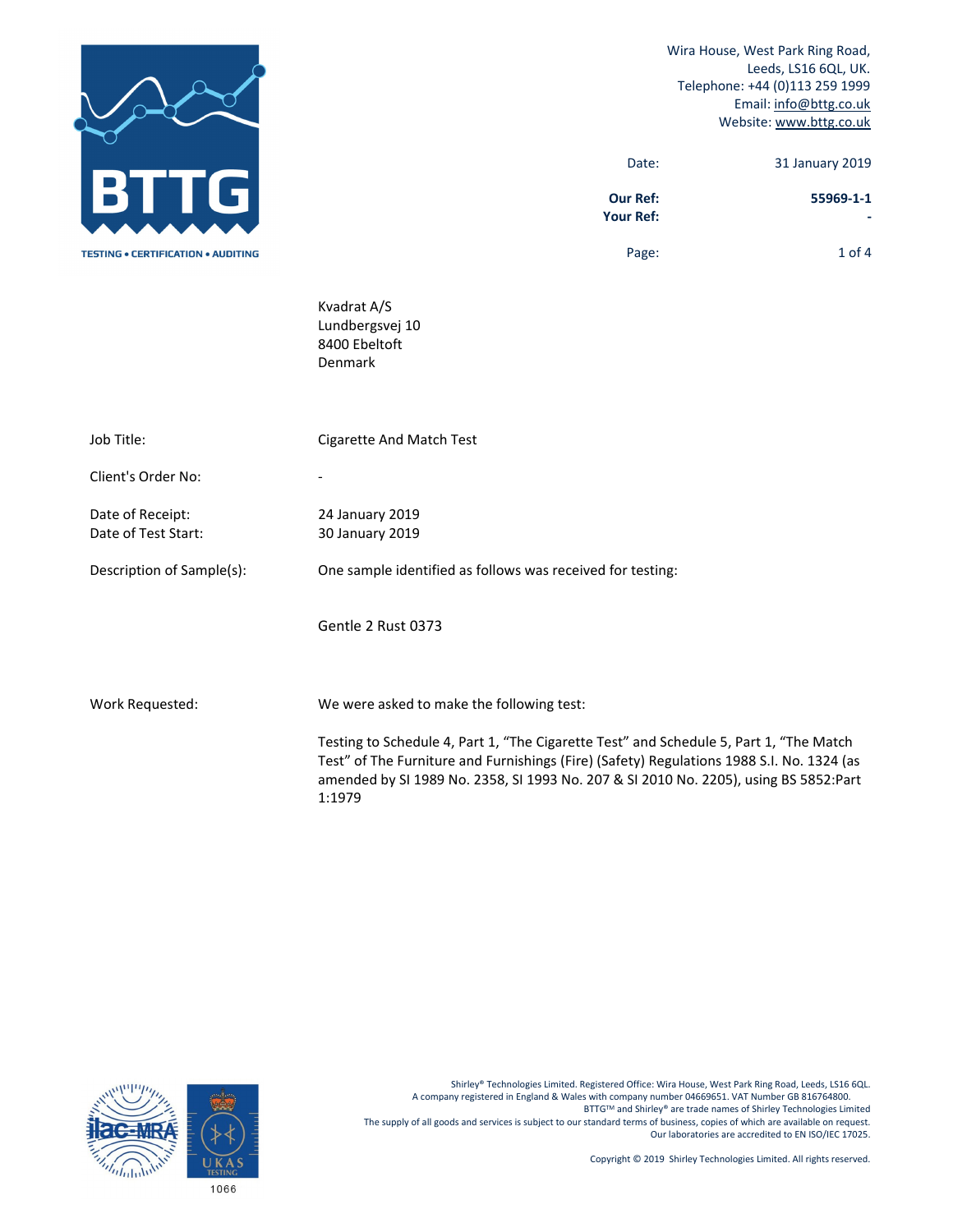

Wira House, West Park Ring Road, Leeds, LS16 6QL, UK. Telephone: +44 (0)113 259 1999 Email: info@bttg.co.uk Website: www.bttg.co.uk

| 31 January 2019 | Date:                        |
|-----------------|------------------------------|
| 55969-1-1       | <b>Our Ref:</b><br>Your Ref: |
| 2 of 4          | Page:                        |

## **Kvadrat A/S**

Sample was identified as follows:

Gentle 2 Rust 0373

Testing to Schedule 4, Part 1, "The Cigarette Test" and Schedule 5, Part 1, "The Match Test" of The Furniture and Furnishings (Fire) (Safety) Regulations 1988 S.I. No. 1324 (as amended by SI 1989 No. 2358, SI 1993 No. 207 & SI 2010 No. 2205), using BS 5852:Part 1:1979

# Pre‐Treatment

The material was subjected to a water soak according to BS 5651: 1978, as modified by the above regulation.

## **Conditioning**

All materials used were conditioned in the environment specified in Clause 7 of BS 5852: Part 1: 1979 "Methods of test for the ignitability by smokers materials of upholstered composites for seating."

## **Testing**

The material was tested according to BS 5852: Part 1: 1979 "Methods of test for the ignitability by smokers materials of upholstered composites for seating."

The results of BS 5852: Part 1: 1979 relate only to the ignitability of the combination of materials under the particular conditions of test, they are not intended as a means of assessing the full potential fire hazard of the materials in use.

## Cigarette Test – Source 0

The sample was tested over non-fire retardant polyurethane foam with a density of approximately 20-22 kg/m<sup>3</sup>.

## Butane Flame Test – Source 1

The sample was tested over non-fire retardant polyurethane foam with a density of approximately 20-22 kg/m<sup>3</sup>.

The results for all tests are given in the table(s) on the following page(s).

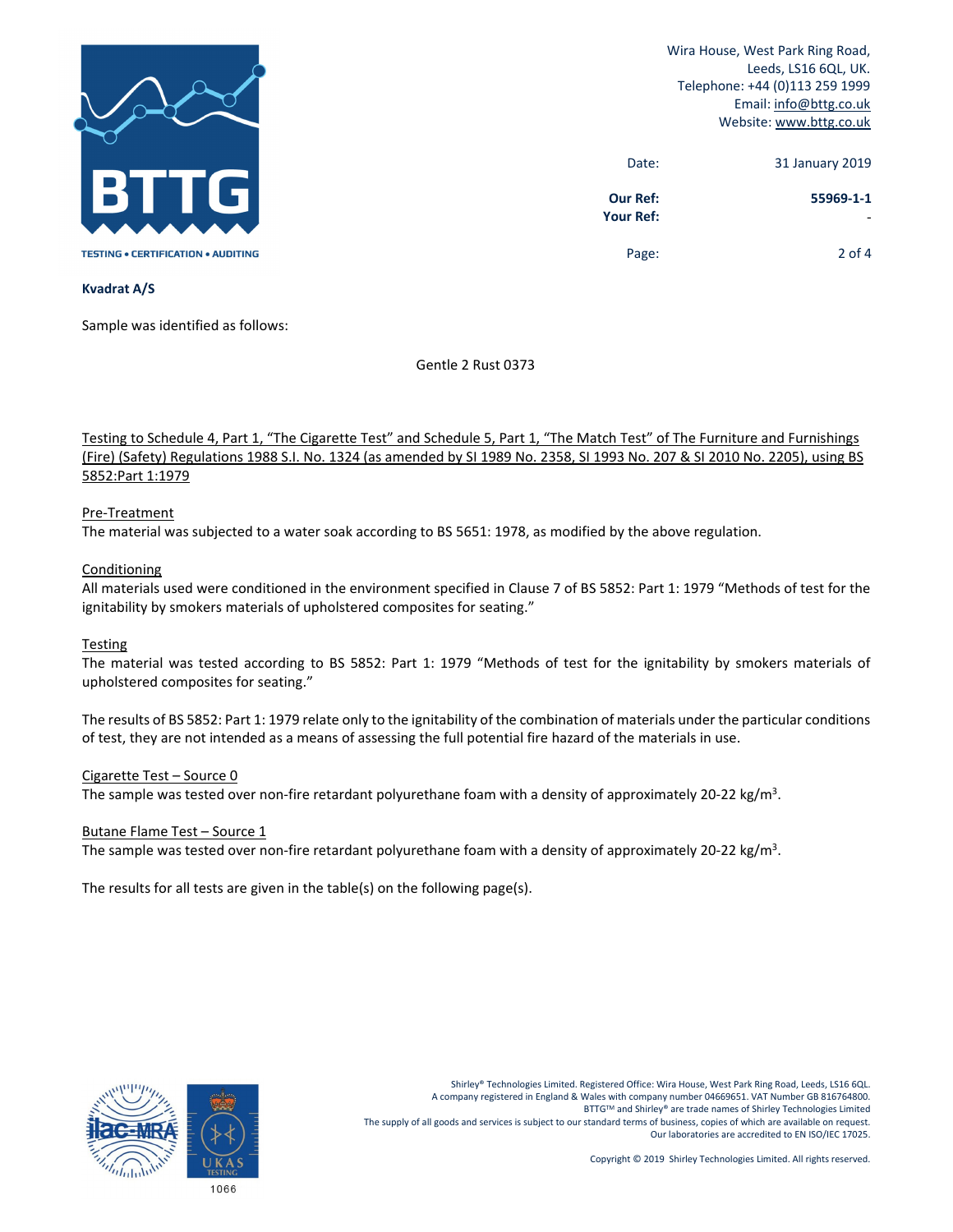

Wira House, West Park Ring Road, Leeds, LS16 6QL, UK. Telephone: +44 (0)113 259 1999 Email: info@bttg.co.uk Website: www.bttg.co.uk

| 31 January 2019 | Date:                 |
|-----------------|-----------------------|
| 55969-1-1       | Our Ref:<br>Your Ref: |
| $3$ of 4        | Page:                 |

**Kvadrat A/S** 

**RESULTS** 

Sample Ref: Gentle 2 Rust 0373

#### Cigarette Test – Source 0

| Specimen No.                                |            |            |
|---------------------------------------------|------------|------------|
| Time of Ignition (min)                      | --         |            |
| Time of Flame Extinction (min)              | 20         | 20         |
| Time to cover split (min)                   | <b>DNS</b> | <b>DNS</b> |
| Melting                                     | No         | No         |
| Dripping                                    | No         | No         |
| Charring                                    | Yes        | Yes        |
| Progressive smouldering on final inspection | No         | No         |

Requirements:

No flaming or progressive smouldering within a period of 1 hour from placement of the cigarette.

## Result of the Cigarette Test: PASS

#### Butane Flame Test – Source 1

| Specimen No.                                |            |            |
|---------------------------------------------|------------|------------|
| Time of Ignition (secs.)                    |            |            |
| Time of Flame Extinction (secs.)            |            |            |
| Time to cover split (secs.)                 | <b>DNS</b> | <b>DNS</b> |
| Melting                                     | No         | No         |
| Dripping                                    | No         | No         |
| Charring                                    | Yes        | Yes        |
| Progressive smouldering on final inspection | No         | No         |

#### Requirements:

Duration of flaming from removal of source not greater than 120 seconds. Duration of smouldering from removal of source not greater than 15 mins.

#### Result of the Butane Flame Test: PASS

Abbreviations DNP – Did not propagate and the set of the set of the EC – Escalating combustion BTE – Burnt to extremities



ME – Manually extinguished **Source 20 FLS** – Escalating smouldering DNS – Material did not split **DNS** – DNO – Did not observe time of event

> Shirley® Technologies Limited. Registered Office: Wira House, West Park Ring Road, Leeds, LS16 6QL. A company registered in England & Wales with company number 04669651. VAT Number GB 816764800. BTTGTM and Shirley® are trade names of Shirley Technologies Limited The supply of all goods and services is subject to our standard terms of business, copies of which are available on request. Our laboratories are accredited to EN ISO/IEC 17025.

> > Copyright © 2019 Shirley Technologies Limited. All rights reserved.